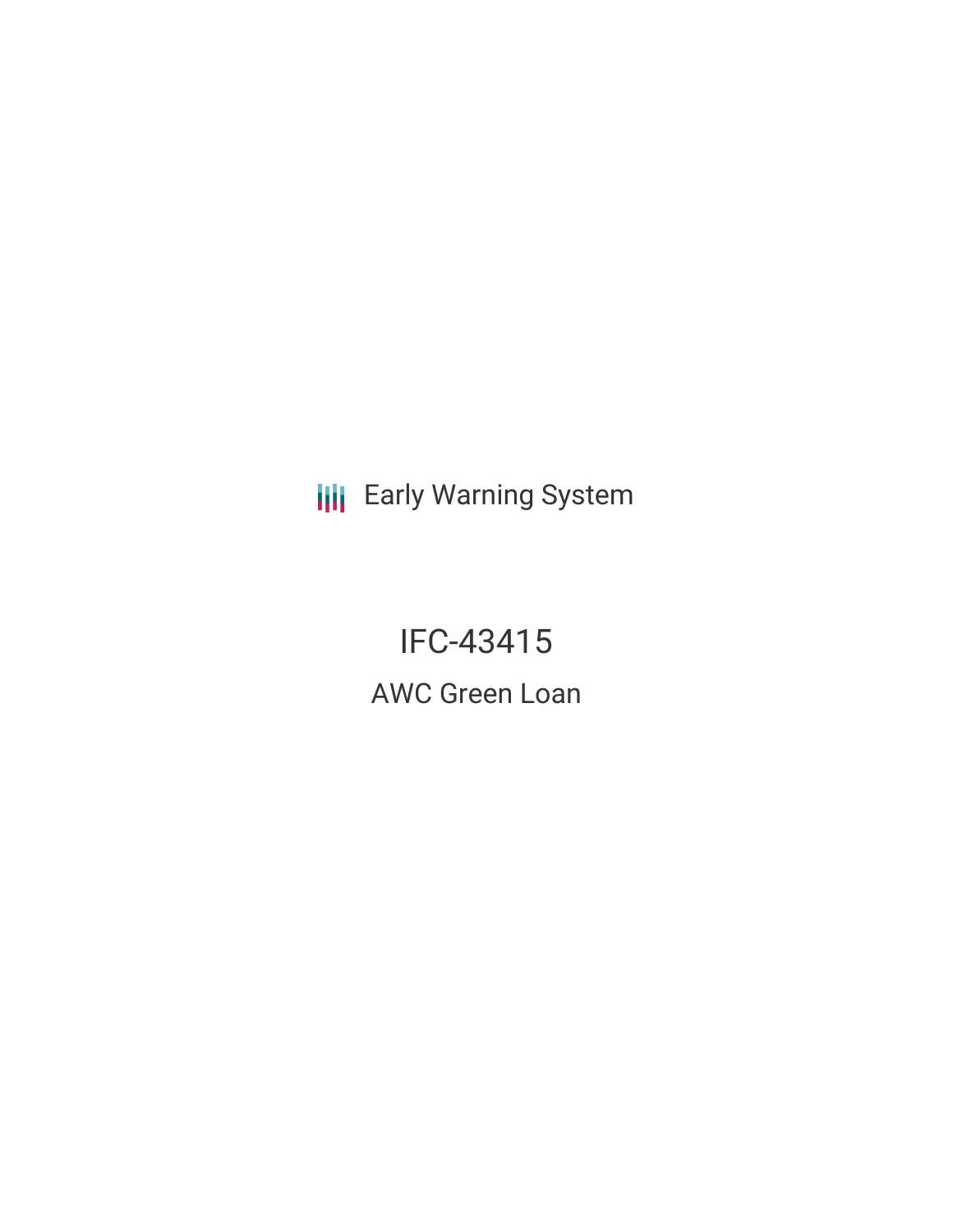## **Quick Facts**

| <b>Countries</b>               | Thailand                                                     |  |  |  |
|--------------------------------|--------------------------------------------------------------|--|--|--|
| <b>Specific Location</b>       | Bangkok, Hua Hin, Koh Samui and Chiang Mai                   |  |  |  |
| <b>Financial Institutions</b>  | International Finance Corporation (IFC)                      |  |  |  |
| <b>Status</b>                  | Approved                                                     |  |  |  |
| <b>Bank Risk Rating</b>        | B                                                            |  |  |  |
| <b>Voting Date</b>             | 2020-09-25                                                   |  |  |  |
| <b>Borrower</b>                | Asset World Corp Public Company Limited                      |  |  |  |
| <b>Sectors</b>                 | Education and Health, Industry and Trade, Law and Government |  |  |  |
| <b>Investment Type(s)</b>      | Loan                                                         |  |  |  |
| <b>Investment Amount (USD)</b> | $$144.83$ million                                            |  |  |  |
| <b>Loan Amount (USD)</b>       | $$144.83$ million                                            |  |  |  |
| <b>Project Cost (USD)</b>      | \$282.00 million                                             |  |  |  |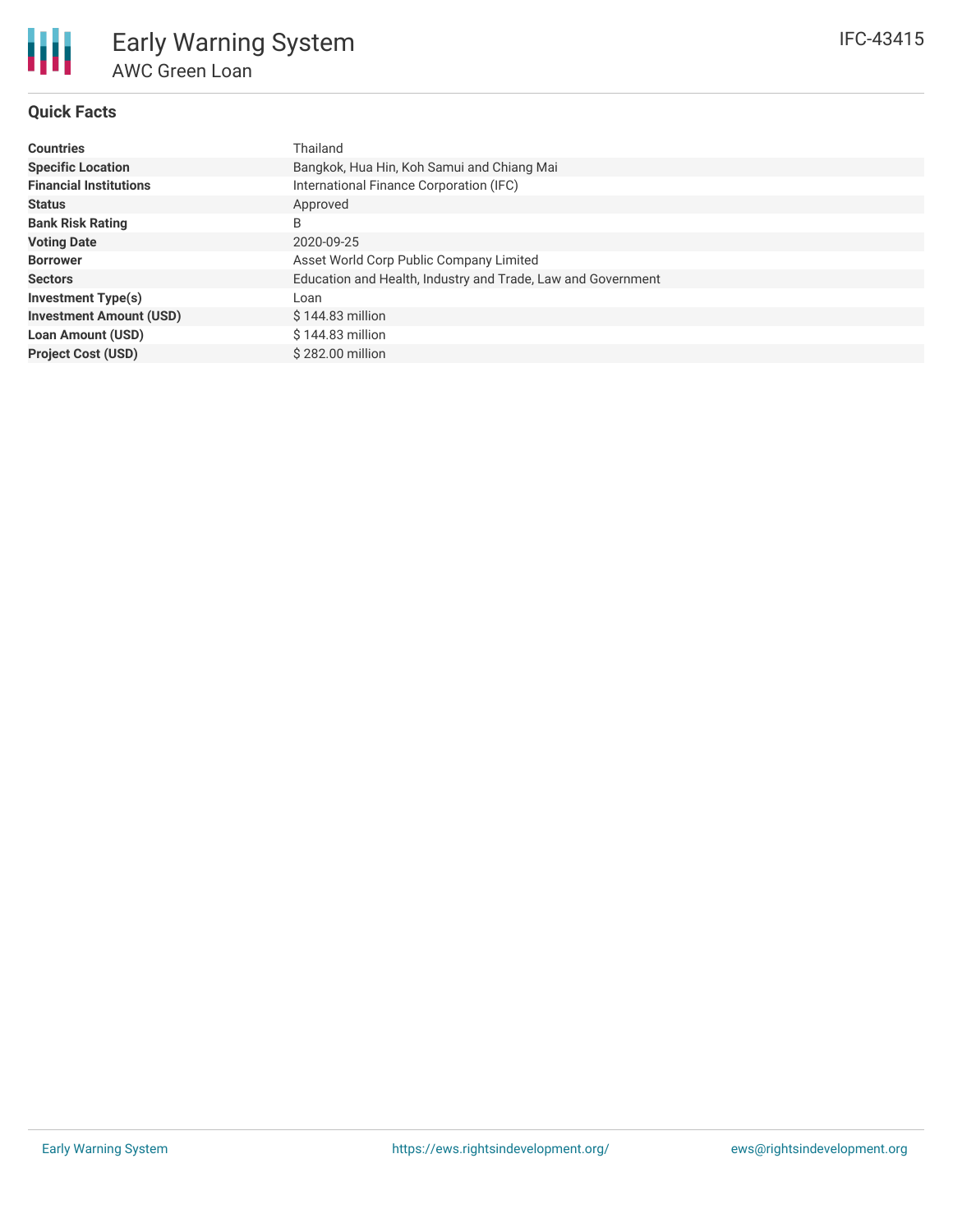

## **Project Description**

According to the bank's website, "Thailand's leading hotel and commercial property company, Asset World Corp Public Company Limited (AWC or the company - <https://www.assetworldcorp-th.com/>) headquartered in Bangkok.

The company currently has 16 hotels with an aggregate of over 4,600 rooms, 10 retail centers and four office buildings. The assets are geographically diversified throughout Thailand but are featured in prime business and tourist locations in urban areas.

The proposed IFC investment is a green loan of up to THB4.5 billion (approximately US\$137 million equivalent) to fund the following green building projects and working capital (the project):

- Green retrofit and refurbishment with energy efficiency technologies including rooftop solar for Hua Hin Marriott Resort and Spa and heat pumps for hot water for Intercontinental Hotel Chiang Mai and Melia Chiang Mai Hotel.

- Construction of two new greenfield hotels (JW Marriott Marquis Hotel Asiatique Bangkok and Innside Bangkok Sukhumvit)

- Working capital to support the gradual re-opening of AWC hotels following Covid-19-related temporary closures

JW Marriott Marquis Hotel Asiatique Bangkok (800 rooms) is planned for opening after 2024. Innside Bangkok Sukhumvit (208 rooms) is under construction, subject to an uninterrupted incident, generally the construction shall be completed within 36 months from the construction commencement date and will be operated by Melia Hotels International."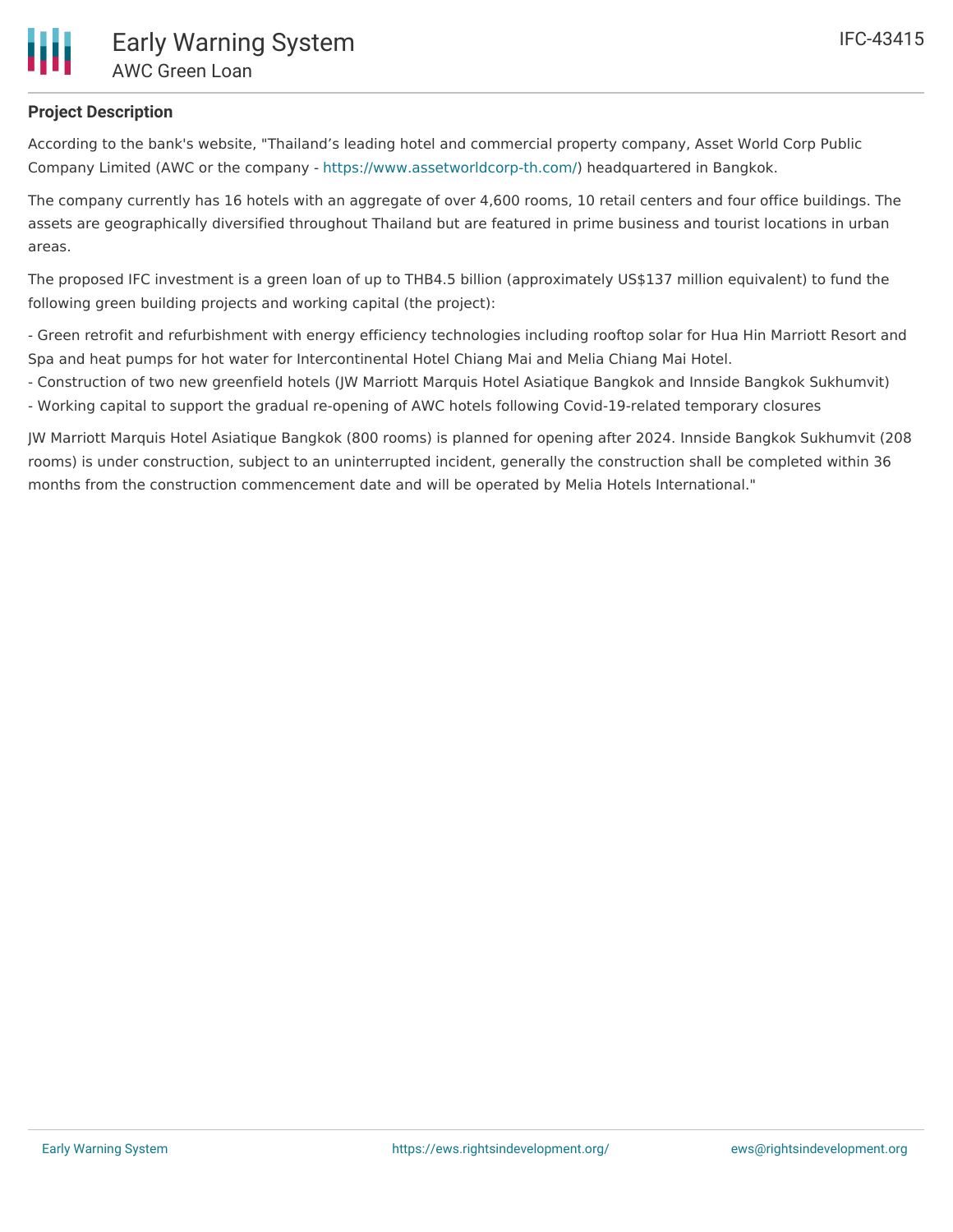### **Investment Description**

• International Finance Corporation (IFC)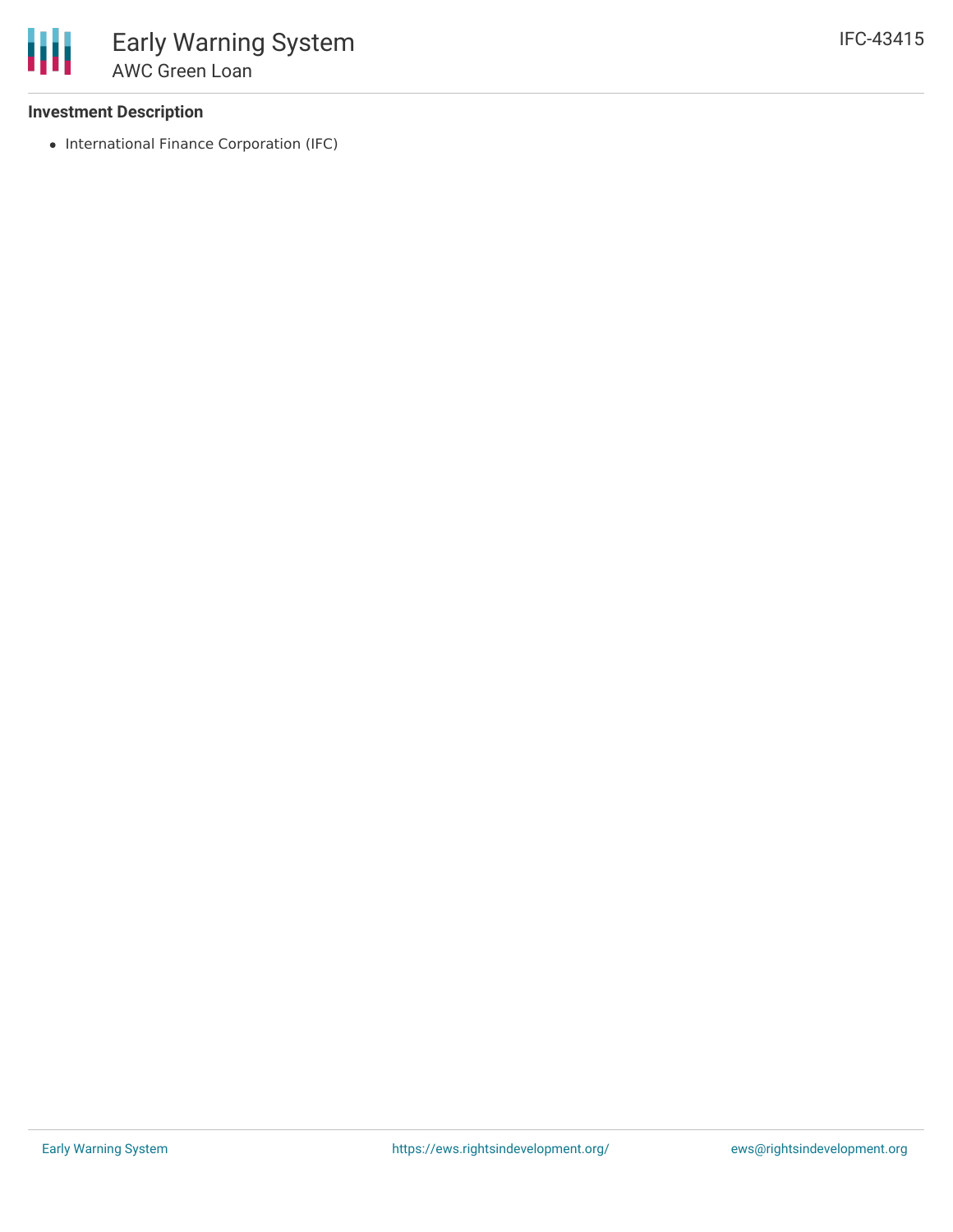

## **Private Actors Description**

According to IFC, AWC is listed on the Stock Exchange of Thailand and is a subsidiary of the Thai Charoen Company (TCC) Group (the "Group"), one of the largest conglomerates in Thailand. The Sponsors of TCC, Khun Charoen Sirivadhanabhakdi and his wife Khunying Wanna Sirivadhanabhakdi founded the Group in 1976, its core business at the time in beverages, and what is now Thai Beverage PCL. The Group has since expanded into real estate, retail, insurance and agriculture, and has a large asset base and diversified interests in Thailand, Singapore and the Mekong region.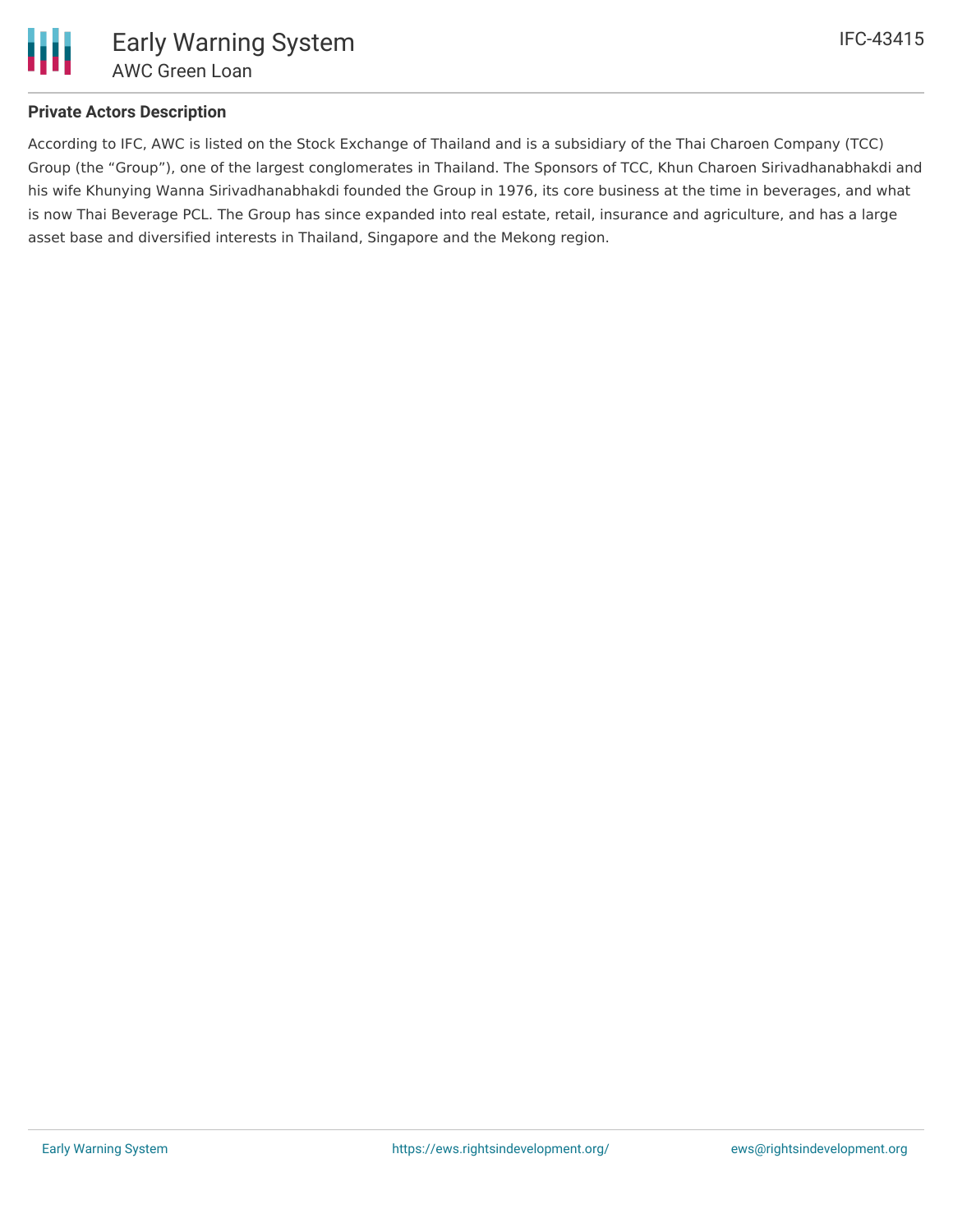

# Early Warning System AWC Green Loan

| <b>Private Actor 1</b> | <b>Private Actor</b><br>1 Role | <b>Private Actor</b><br>Sector | <b>Relation</b>          | <b>Private Actor 2</b>                  | <b>Private Actor</b><br>2 Role | <b>Private Actor</b><br>2 Sector |
|------------------------|--------------------------------|--------------------------------|--------------------------|-----------------------------------------|--------------------------------|----------------------------------|
| $\sim$                 |                                | $\overline{\phantom{0}}$       | $\overline{\phantom{0}}$ | Asset World Corp Public Company Limited | Client                         | $\overline{\phantom{a}}$         |